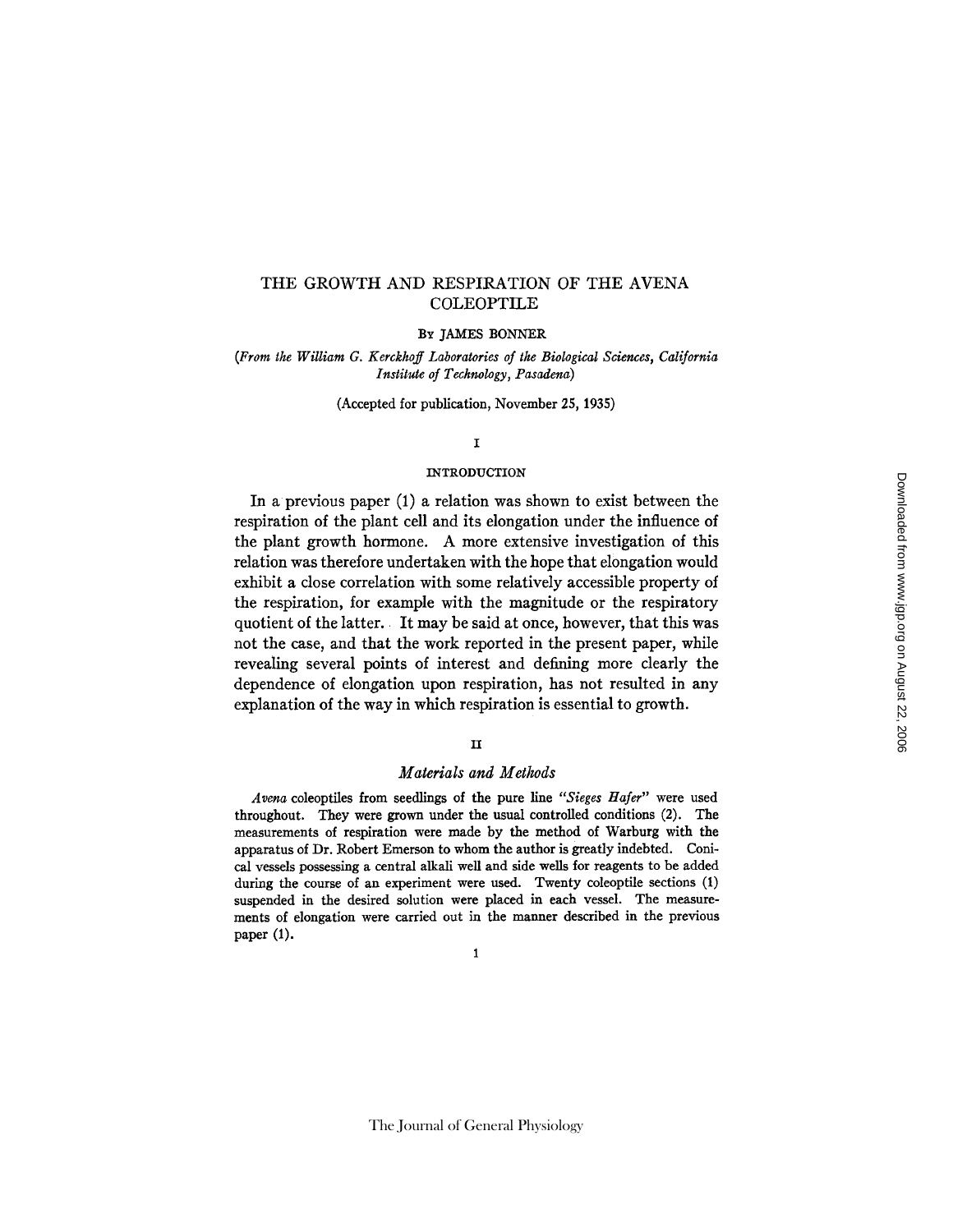#### III.

### *Steps of the Growth Process Dependent upon Respiration*

It was earlier shown that coleoptile sections do not elongate in growth substance solution when placed in an atmosphere of oxygenfree nitrogen. When such sections were subsequently placed in growth substance solution in air they elongated rapidly, showing that they had not been harmed. If they were, however, placed in water without growth substance they did not elongate, showing that they had not taken up and stored growth substance; that is, that the *transport* of the hormone into the sections does not take place in the absence of aerobic metabolism. In order to show that the action of growth

| Agar block (2 hrs.) | Subsequent solution           | Subsequent elongation |
|---------------------|-------------------------------|-----------------------|
|                     |                               | per cent in 8 hrs.    |
| Water agar          | Distilled water               | 34                    |
| Water agar          | 10 u./cc.                     | 27.6                  |
| 1200 plant units    | Distilled water               | 12.8                  |
| 1200 plant units    | KCN, $3 \times 10^{-3}$ N     | 2.1                   |
| 1200 plant units    | $KCN$ , $1 \times 10^{-3}$ N  | 3.7                   |
| 1200 plant units    | Phenylurethane, 0.05 per cent | 4.9                   |

TABLE I *Inhibition of the Action of Growth Substance Already in the Plant* 

substance already in in the section is also inhibited under these conditions, the following type of experiment was performed. Two lots of coleoptile sections were prepared. Upon the apical ends of one lot were placed agar blocks containing no growth substance. Upon the apical ends of the other set were placed agar blocks containing 1200 plant units of the hormone. The sections were left at 25°C in a saturated atmosphere for 2 hours. At the end of this time some of those which had had no growth substance were placed in water, the remainder in a solution containing 10 units of growth substance per cubic centimeter. The sections which had had 1200 plant unit blocks were distributed among the following solutions, KCN,  $3 \times 10^{-3}$ N; KCN,  $1 \times 10^{-3}$  N; phenylurethane, 0.05 per cent; water. Table I gives the results of a typical experiment. There is no question but that growth

 $\overline{2}$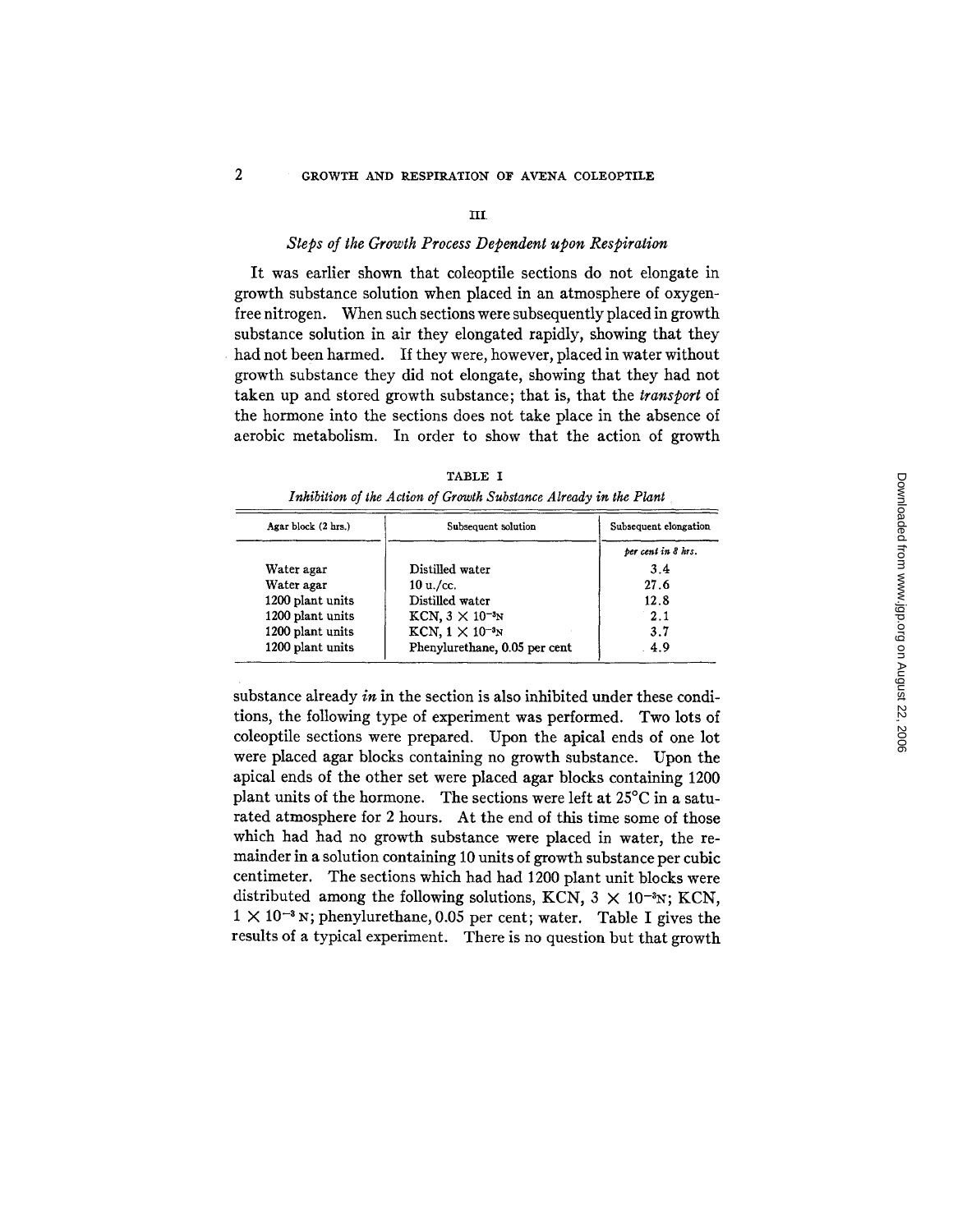substance passed into the sections which had had 1200 plant unit blocks, since these sections elongated more in water than did those which had had plain agar and were also placed in water. This elongation brought about by growth substance already in the plant is, however, dearly inhibited by both KCN and phenylurethane. We must conclude, therefore, that both growth substance *transport* and growth substance *action* are dependent upon aerobic metabolism.

#### *IV*

# *Effect of Growth Substance upon the Magnitude of Respiration*

In the earlier paper  $(1)$  it was shown that crude growth substance preparations cause an increase in the rate of respiration of coleoptile

| <i>Effect of Crystalline Auxine B on Coleoptile Respiration*</i> |                                                                                                      |              |
|------------------------------------------------------------------|------------------------------------------------------------------------------------------------------|--------------|
| Solution                                                         | $\vert$ Q <sub>O<sub>2</sub></sub> before addition $\vert$ Q <sub>O<sub>2</sub></sub> after addition |              |
|                                                                  | 0.70<br>0.70                                                                                         | 0.60<br>0.60 |

TABLE II

\* In this and in all subsequent tables,  $Q_{O_2}$  denotes mm.<sup>3</sup> of oxygen consumed per section per hour, measured at standard conditions of temperature and pressure.

sections. It was suggested that although this increase might prove to be due to the hormone itself, it might on the other hand be due to associated impurities. The latter supposition can now be shown to be the correct one since, as has also been found by Kögl  $(3)$  the respiratory stimulant is absent from crystalline auxine and can be removed from crude hetero-auxine (4) preparations by further purification. Table II shows that crystalline auxine B (kindly supplied by Professor F. Kögl, Utrecht) does not affect coleoptile respiration. Table III shows that while a crude hetero-auxine preparation (from cultures of *Rhizopus suinus* (4)) having an activity of 500,000 plant units per milligram causes a considerable increase in respiration, a purification of this extract to 1,500,000 plant units per milligram removes most of the stimulating power.

The respiratory effect of the more impure hormone preparation is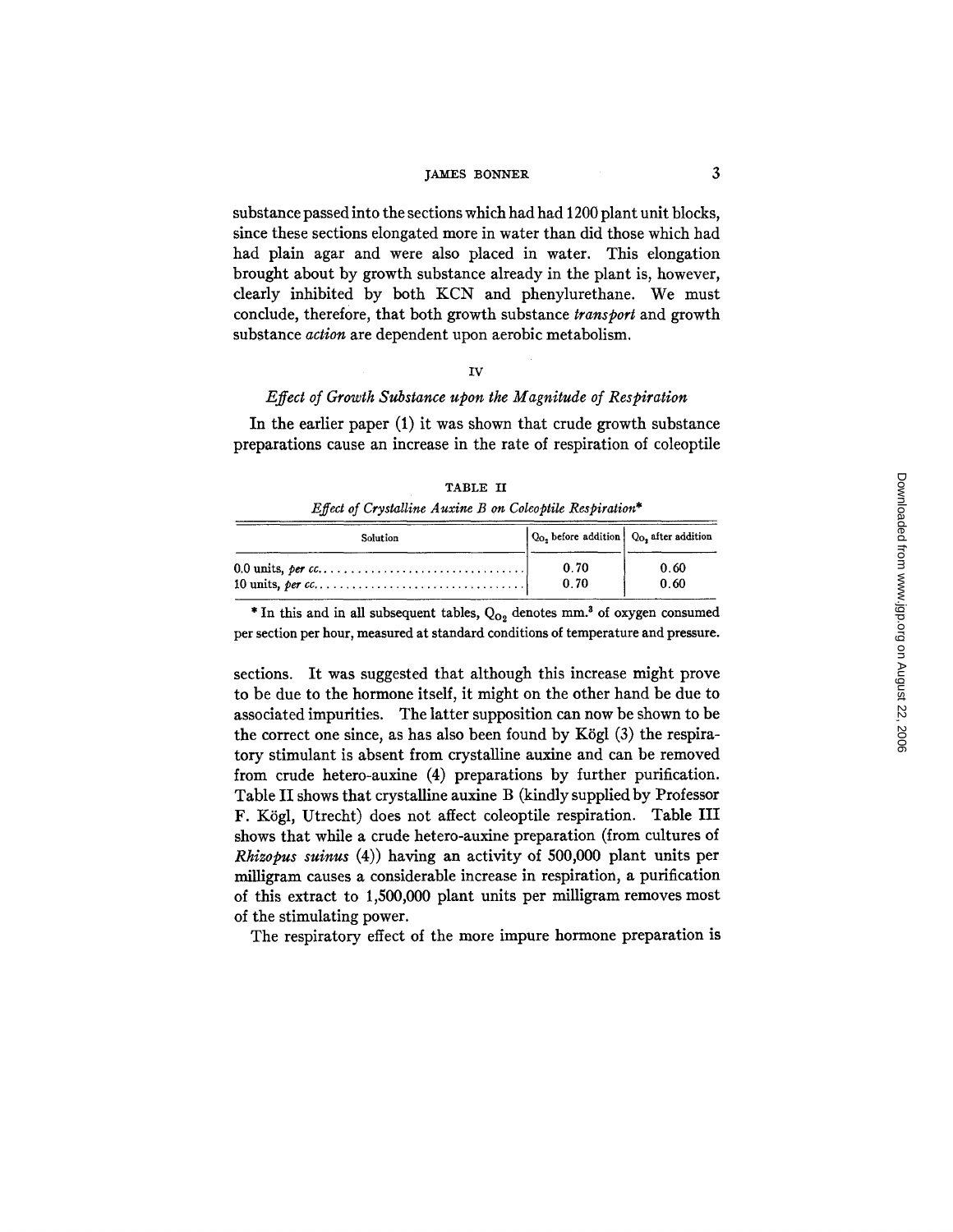4

probably due to a specific stimulating substance rather than to a nutritive action of the associated impurities for the following reasons; (a) it has been found that fructose, which should also have a nutritive action, has but little effect upon coleoptile respiration under the conditions used and  $(b)$  it has been shown  $(1)$  that the stimulating substance is destroyed by oxidation with  $H_2O_2$ .

That growth substance does not influence the magnitude of the respiration may be demonstrated in another manner. As has been described elsewhere (2) the activity of growth substance in promoting cell elongation depends upon the undissociated growth substance present. However, the pH of the cell contents is such that only 4 to 5 per cent of the hormone present in the plant is in the active form. If the cell acidity is increased by placing the coleoptile section in an acid

|                                                        | <i>Effect of Crude Hetero-Auxine Preparations upon Respiration</i><br>Q <sub>0</sub> , after addition<br>$Q_0$ , before<br>Solution of<br>addition<br>1 hour<br>2 hours<br>1.56<br>1.92<br>1.95<br>10 units per cc. (7500 units, or 1,500,000 plant) |      |      |  |
|--------------------------------------------------------|------------------------------------------------------------------------------------------------------------------------------------------------------------------------------------------------------------------------------------------------------|------|------|--|
|                                                        |                                                                                                                                                                                                                                                      |      |      |  |
|                                                        |                                                                                                                                                                                                                                                      |      |      |  |
| 10 units <i>per cc.</i> (2500 units, or 500,000 plant) |                                                                                                                                                                                                                                                      |      |      |  |
|                                                        | 1.53                                                                                                                                                                                                                                                 | 1.63 | 1.43 |  |

**TABLE IH** 

buffer solution, more of the cell's own growth substance becomes active and its rate of elongation is increased even without the addition of more growth substance. If, on the other hand, the section is placed in a neutral or basic buffer solution, the acidity of the cell contents becomes less than normal, growth substance is dissociated, and the rate of elongation of the section is decreased. A comparison of the respiratory rates in buffer solutions of pH 4.1 and pH 7.2 was therefore made. Since the buffer of pH 7 retains a portion of the  $CO<sub>2</sub>$  given off by the respiring tissue it was necessary to add an excess of acid at the end of each experiment, in order to drive off all of the accumulated  $CO<sub>2</sub>$  into the gas space of the vessel, where it could be absorbed by the KOH of the alkali well. Table IV shows that there is no difference in the respiratory rates at the two pH values although the rates of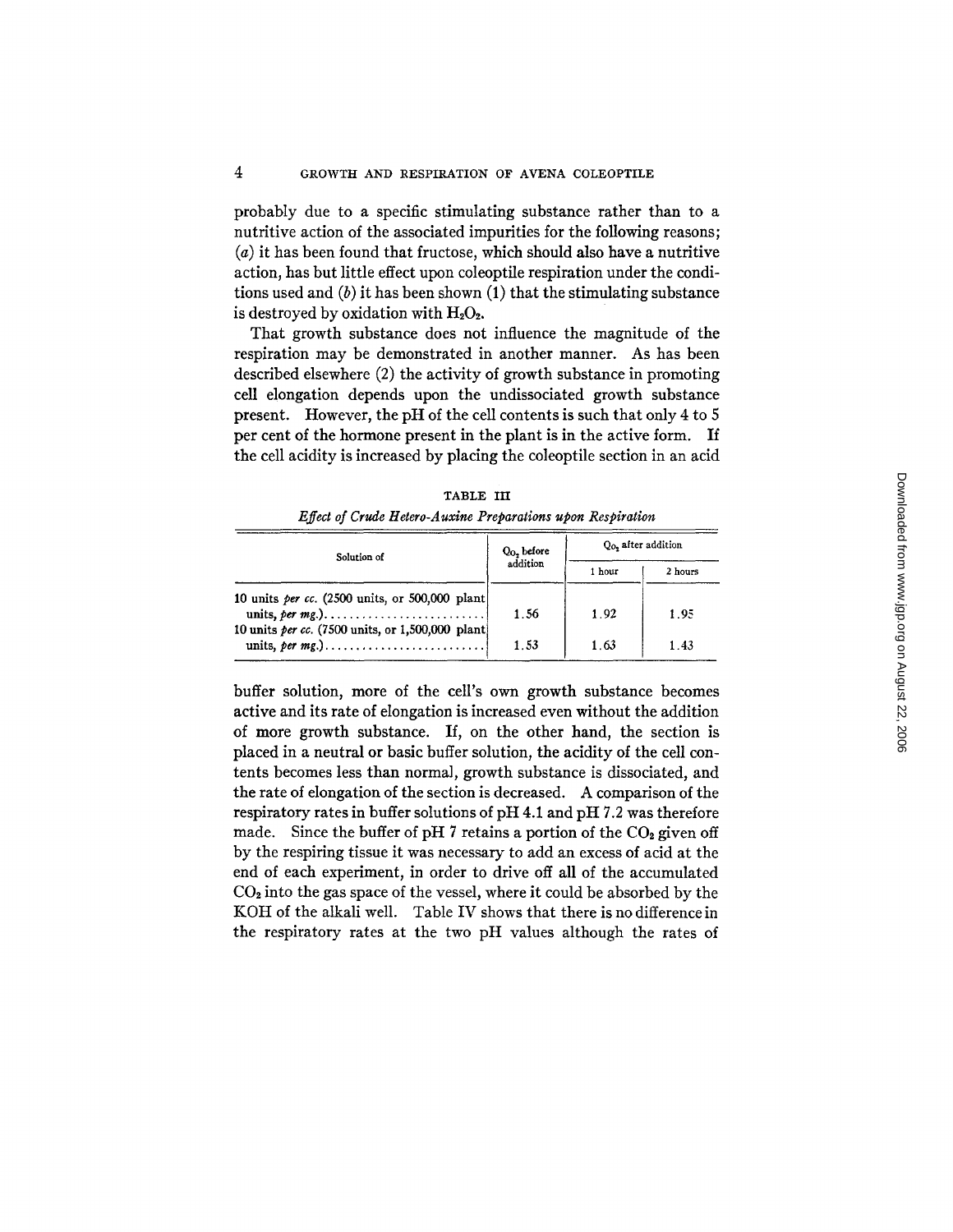# james bonner 5

elongation are greatly different. It is clear, then, that growth substance has no effect upon the magnitude of coleoptile respiration, a conclusion also reached by Kögl  $(3)$ .

Since changes in the growth rate of the coleoptile induced by growth substance are not paralleled by changes in the intensity of respiration

| pH 4.1<br>pH 7.2<br>2.7<br>9.4<br>Elongation in 2 hrs., per cent<br>$1.49 \pm 0.05$<br>$1.53 \pm 0.05$<br>100<br>Α<br>50<br>В<br>$\overline{\mathbf{2}}$<br>6<br>8<br>4 | Effect of pH upon the Elongation and the Respiration of Coleoptile Sections |  |
|-------------------------------------------------------------------------------------------------------------------------------------------------------------------------|-----------------------------------------------------------------------------|--|
|                                                                                                                                                                         |                                                                             |  |
| Growth and respiration<br>per cent of first hour                                                                                                                        |                                                                             |  |
|                                                                                                                                                                         | Hours after cutting                                                         |  |

TABLE IV

FIG. 1. Changes in the growth rate and in the respiration rate of coleoptile sections with time. Curve A, respiration rate; Curve B, growth rate.

it might be expected that changes in the growth rate induced by other causes should also be without effect. Fig. 1 compares graphically the changes with time of  $(a)$  the growth rate, and  $(b)$  the rate of respiration, of sections immersed in growth substance solution. The growth rate even in the presence of excess growth substance decreases steadily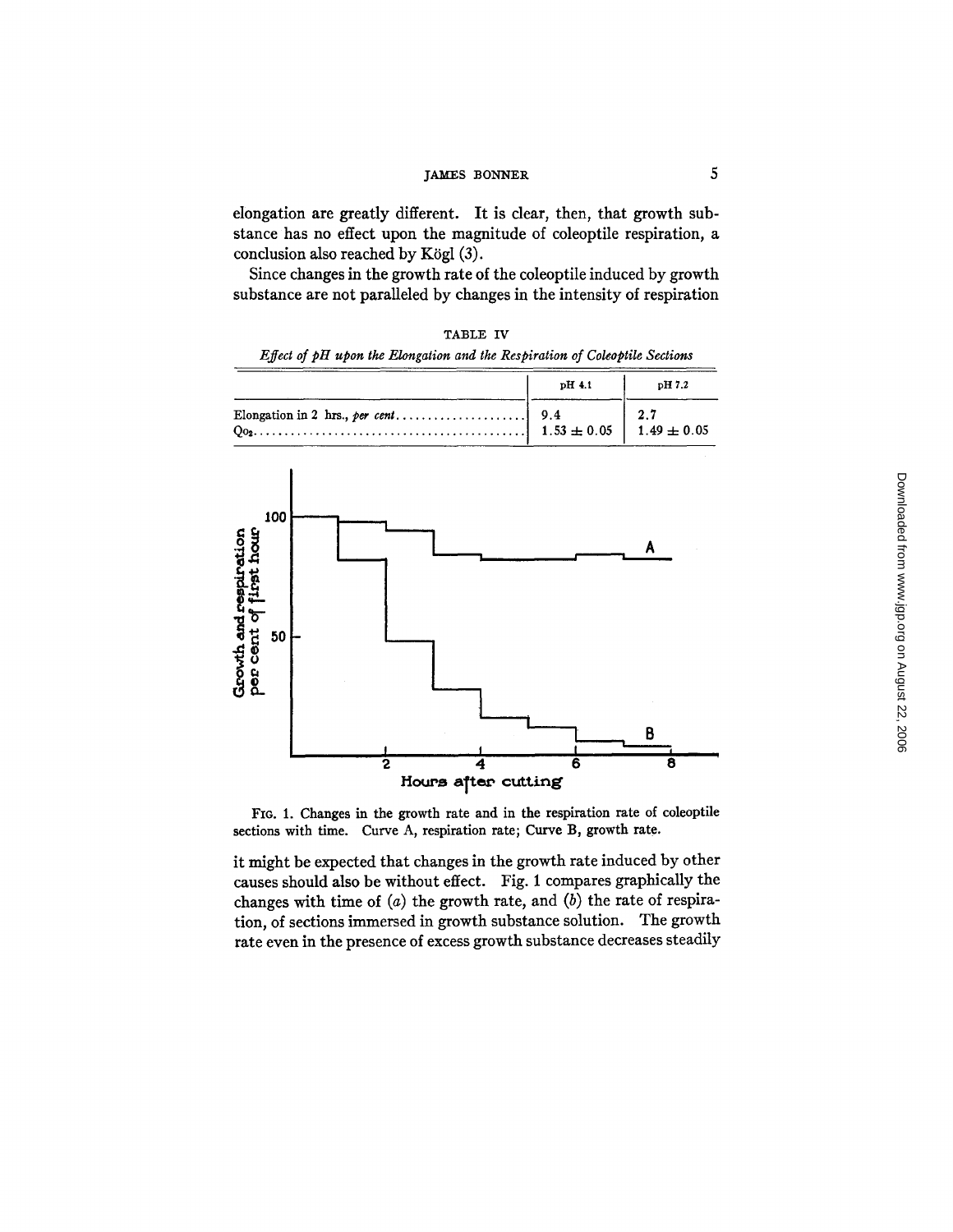until after 8 hours it practically reaches 0. At this time then, substances or conditions other than the growth hormone are limiting elongation. The rate of respiration, on the other hand, sinks only about 20 per cent in this time. Similarly, the distribution of growth rate and respiratory rate over the length of the coleoptile do not parallel one another markedly, as is shown in Fig. 2. Even when the



FIG. 2. Distribution of growth rate and of respiration rate in the coleoptile. Curve A, rate of respiration per milligram; Curve B, rate of respiration per milligram protein; Curve C, growth rate (after Went (9)).

respiration per milligram protein is used as the basis of comparison, the respiration of the slowly growing base of the coleoptile is 80 per cent of that in the zone of maximum growth rate. Although there is in these two cases no strict parallelism between elongation and respiration, still it is to be noted that a slight decrease in respiratory rate is accompanied by a large decrease in growth rate.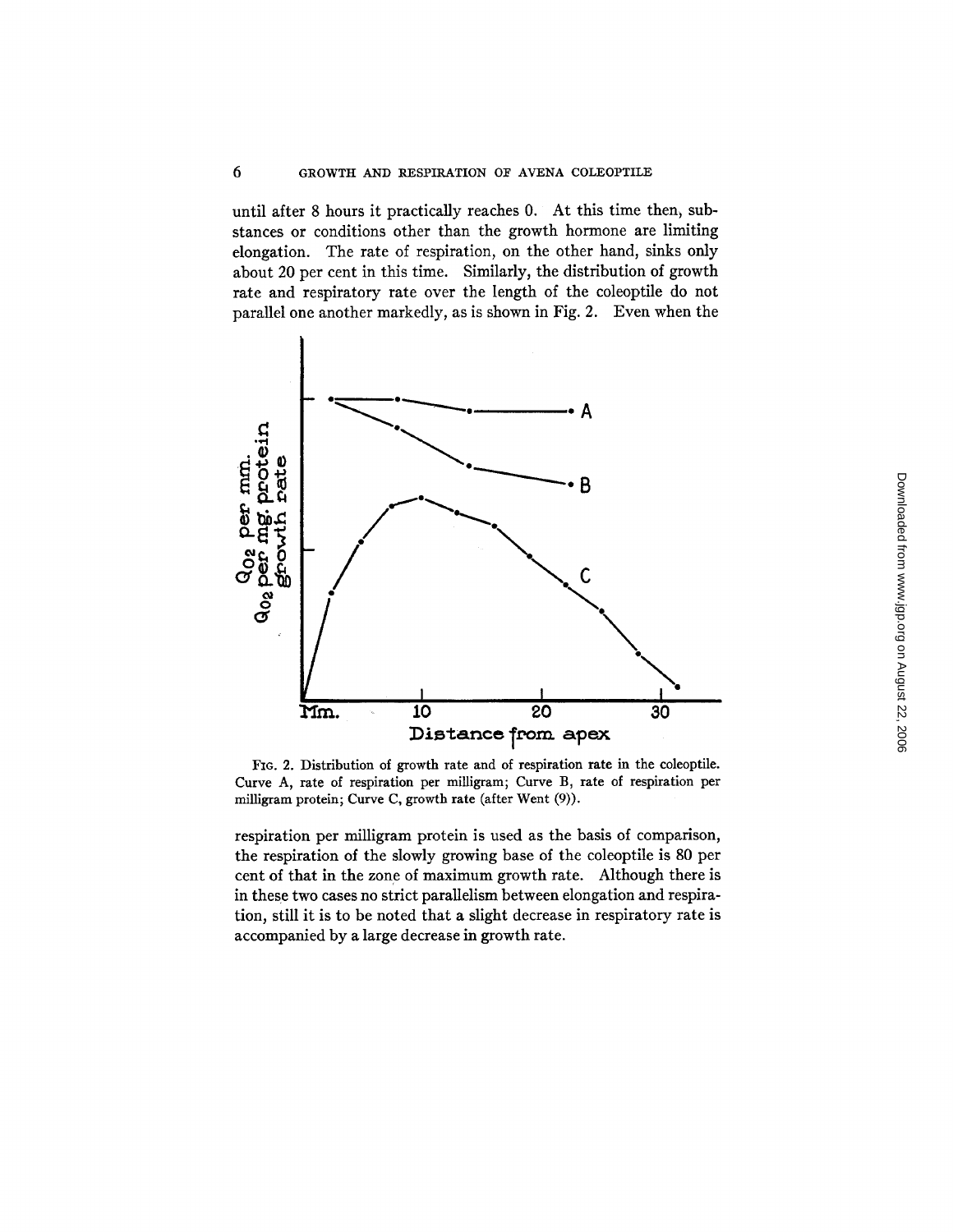### *Does Growth Substance Change the Nature of the Respiration?*

A search for qualitative differences in the nature of the respiration in the presence and in the absence of growth substance was next made. The respiratory quotient of sections under different conditions was determined by the method of Warburg. This method consists in the measurement of the gas which may be driven out of the tissue by acid at the beginning of the experiment ("preformed  $CO<sub>2</sub>$ "), the net gas exchange, the gas driven off by acid at the end of the experiment, and the oxygen consumption during the experiment. The determination

| Solution                                 | Total gas<br>exchange mm. <sup>3</sup> | O <sub>2</sub> uptake<br>mm. <sup>3</sup> | R.O. |
|------------------------------------------|----------------------------------------|-------------------------------------------|------|
| pH 4.1                                   | $+51.3$                                | 175.0                                     | 1.29 |
| $pH 4.1 +$ growth substance              | $+51.2$                                | 175.0                                     | 1.29 |
| pH 7.2                                   | $-41.1$                                | 243.0                                     | 0.83 |
| $pH 7.2 +$ growth substance              | $-43.5$                                | 243.0                                     | 0.82 |
| 1 per cent fructose                      | $-9.1$                                 | 228.0                                     | 0.96 |
| 1 per cent fructose $+$ growth substance | $-8.1$                                 | 228.0                                     | 0.96 |

TABLE V *Effect of Growtk Substance upon the Respiratory Quotient* 

of the respiratory quotients revealed a peculiar fact which has, however,-so far as can be seen at present,-no relation to the action of growth substance, namely, that the respiratory quotient is markedly higher for sections suspended in an acidic buffer than for sections suspended in a neutral buffer. In buffer of pH 4.1 the quotients are very constantly greater than one, in buffer of pH 7.2 they are more irregular but are markedly below one. It must be emphasized that the fact that during the main body of the experiment most of the  $CO<sub>2</sub>$ is driven off by buffer of pH 4.1 and a portion of it retained by buffer of pH 7.2 does not affect directly the determination of the respiratory quotient since in both cases all of the  $CO<sub>2</sub>$  is ultimately driven off with excess acid. Moreover, this difference in respiratory quotient between acid and neutral solutions has no direct relation to growth, since, as is shown in Table V, in unbuffered fructose solution the quotient is the same irrespective of the elongation, and is practically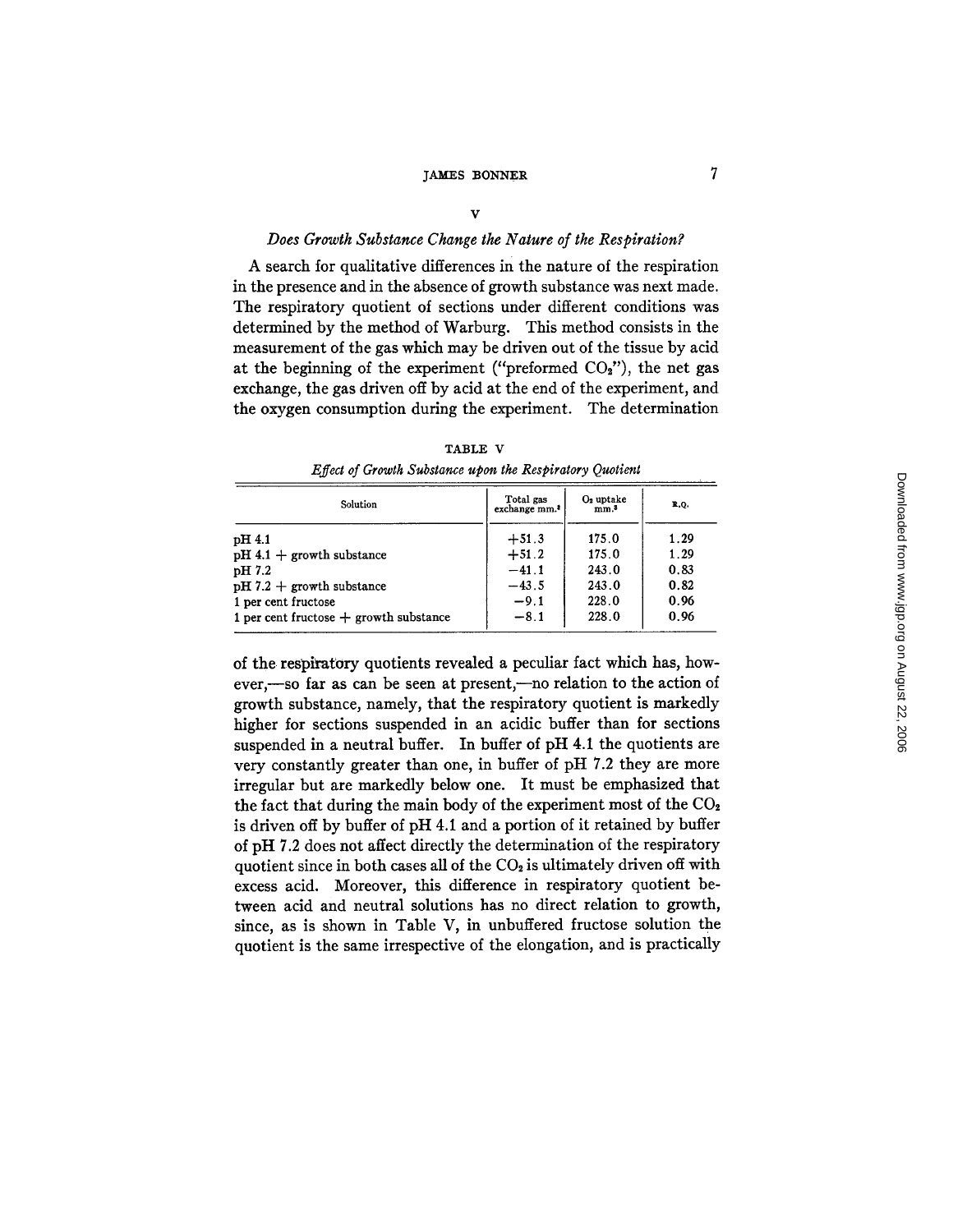8

one, as would be expected. The sample experiment of Table V shows that in buffer of pH 4.1 the R. Q. is greater than one, in buffer of pH  $7.2$ less than one, and in unbuffered solution approximately one, and that in all three of these cases growth substance is without effect. In spite of the unexplained difference between acidic and neutral solutions it seems safe to believe that growth substance itself has no influence upon the respiratory quotient.



FIG. 3. Inhibition of growth and of respiration by HCN. Curve A, inhibition of respiration; Curve B, inhibition of growth.

Strugger (5) has suggested that fermentation favors elongation. The high quotient at pH 4 might indeed be interpreted as a kind of fermentation. However, this high quotient is not essential to growth. Moreover, if fermentation were conducive to cell elongation one might expect that anaerobiosis should stimulate growth, or that HCN in suitable amounts should, by inhibition of the "Pasteur reaction," increase elongation. An increase of growth rate by either anaerobic conditions or HCN has never been observed in the course of these experiments.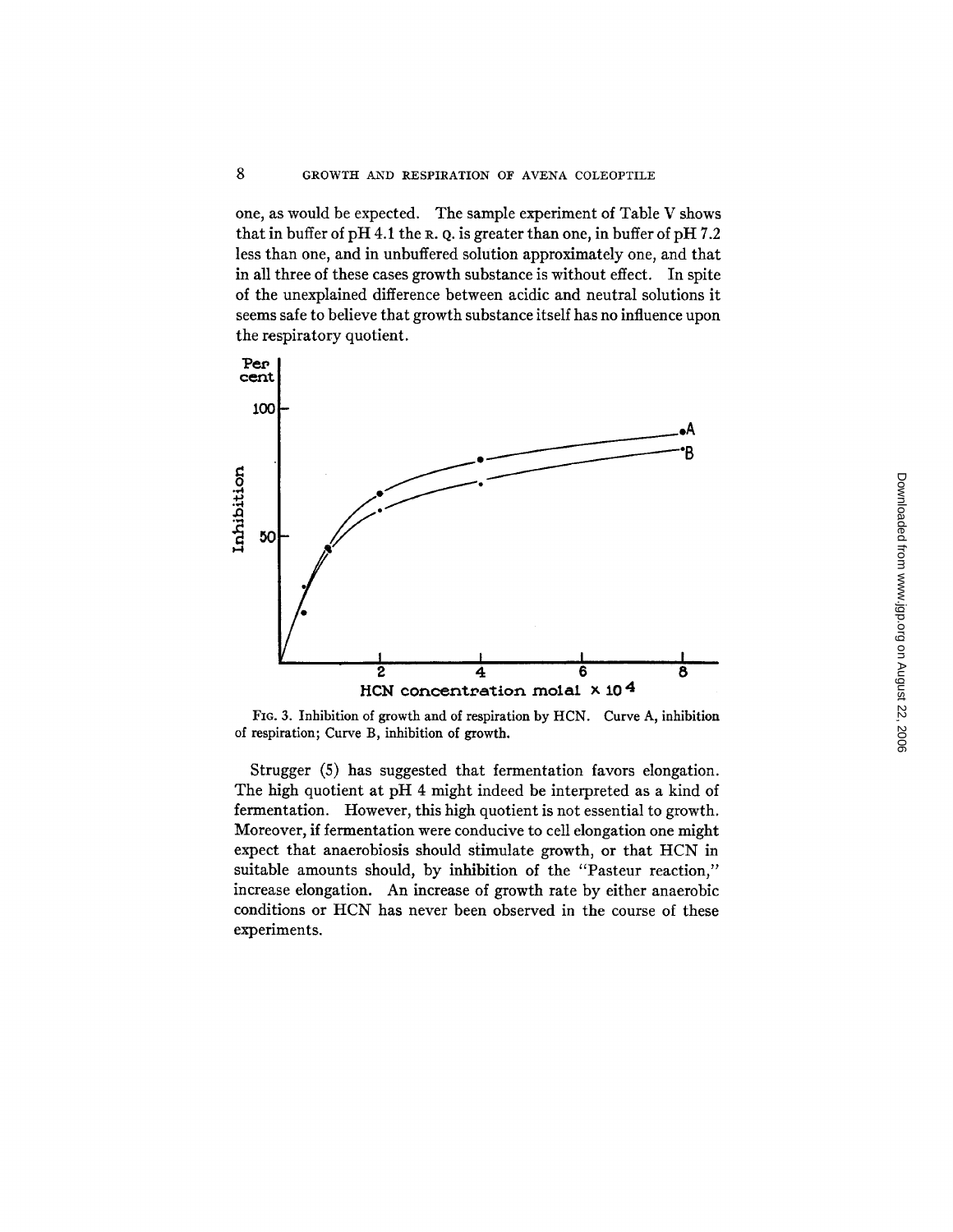#### vI

### *Effect of HCN on Growth and on Respiration*

Up to the present point the independence, both quantitative and qualitative, of cell elongation and respiration has been stressed. In Part III and in the earlier paper (1) it has, however, been pointed out that this independence is by no means complete, since, for example, HCN concentrations of about the same order are needed to inhibit the two processes. A more quantitative study of this relation has now been made and the results are presented in Fig. 3, in which per cent inhibition is plotted against HCN concentration. The two curves parallel one another very closely. A similar parallel inhibition of growth and of respiration was demonstrated earlier for phenylurethane (1).

#### vii

### **DISCUSSION**

The experimental results which have been presented show that:  $(a)$ during the growth of the cell, either in the normally growing coleoptile or in the excised coleoptile section, the rate of elongation decreases much more rapidly than does the rate of respiration; (b) HCN and phenylurethane decrease elongation and respiration to the same extent. Low temperatures also slow down both processes, although respiration is somewhat more affected than is elongation (6). Neutral buffers, however, decrease elongation without exerting any effect upon respiration.

From  $(a)$  and  $(b)$  it is necessary to conclude that decreases in respiration decrease elongation but not the reverse; *i.e.*, no considerable portion of the respiration is the *result* of elongation processes. This dependence of growth upon a large respiration may be viewed in two ways; (1) the entire respiration is a "formal prerequisite" of growth (Pfeffer  $(7)$ ); (2) one or more of the processes of growth is itself a respiratory process but one of small oxygen uptake. Calculations of the amount of mechanical work done during cell elongation have shown that only a small portion of the energy liberated during respiration can be used in this way, and many workers have shown that when the respiratory quotient is near *one,* the energy of respiration all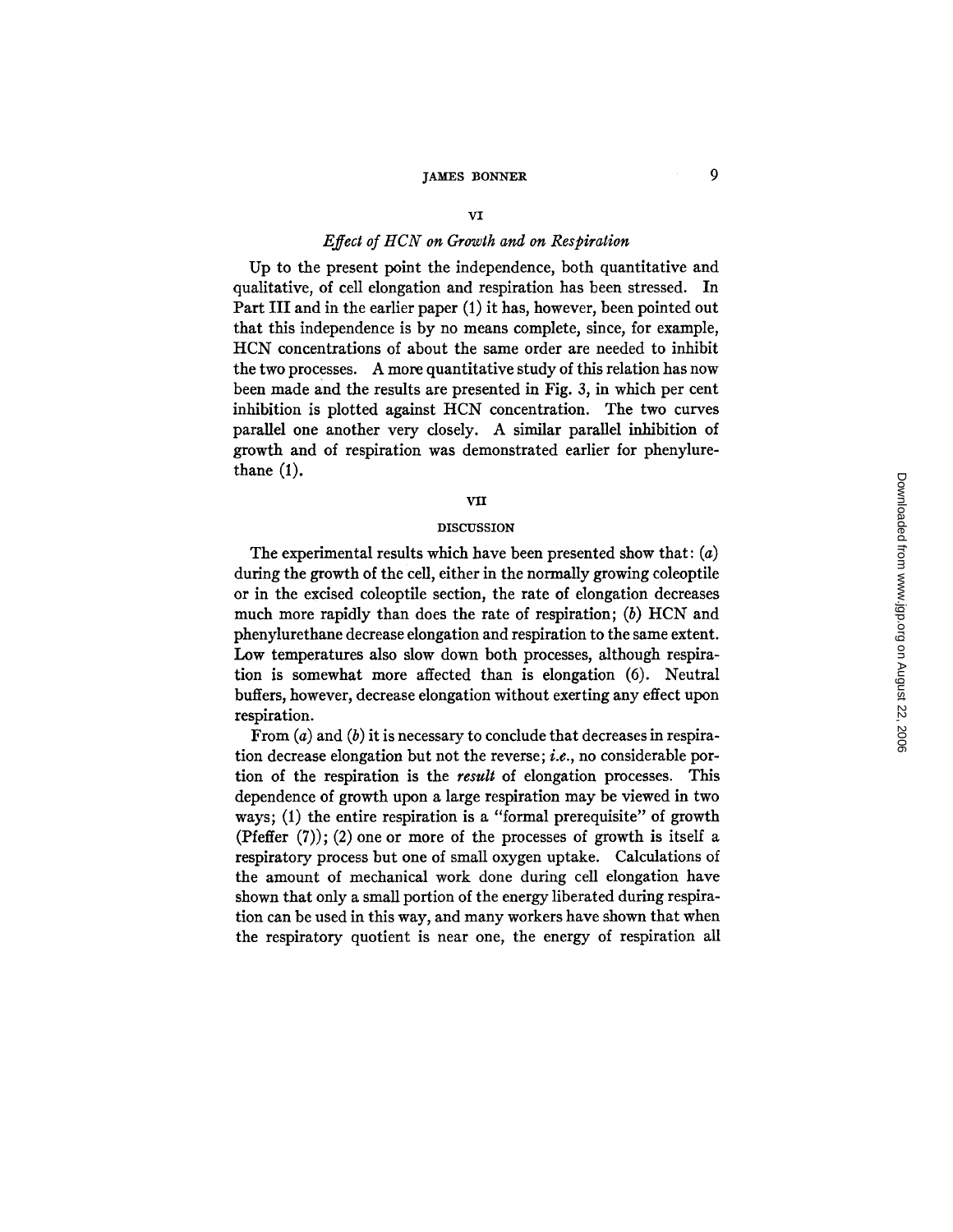appears ultimately as heat (Algera  $(8)$ ).  $(1)$  can give therefore no clear idea of why a reduction of respiration by HCN or phenylurethane should decrease elongation to even approximately the same extent. This brings up the question as to the way in which respiration might be a formal prerequisite of growth. It is dear that it is necessary only if it performs functions which are necessary for growth. The principal function which it performs is the production of heat, which it is difficult to visualize as useful for elongation. It seems more likely therefore that only a portion of the respiration is needed in the actual growth processes, and (1) would become identical with (2).

Experimentally also the distinction between (1) and (2) is difficult if not impossible. (1) Growth is decreased when respiration is decreased because the whole respiration is essential. (2) Growth is decreased when respiration is decreased because the two portions of the respiration have similar properties. Upon (1) elongation can cease and respiration continue because the latter is a "prerequisite" of the former. Upon (2) elongation can cease and respiration continue because of the inhibition of other portions of the growth process.

Concept (1) therefore cannot be either theoretically or experimentally strictly differentiated from concept (2). It would seem desirable then to avoid the ambiguity of meaning in statement (1), and to express the necessity of respiration for growth in the statement that a process of respiratory nature is one (or more) of the component processes of elongation.

### VIII

#### **SUMMARY**

*1. Transport* of the plant growth hormone into the *Arena* coleoptile as well as the *action* of the hormone on cell elongation in the coleoptile are shown to depend upon aerobic metabolism.

2. Crystalline auxine, in contrast with impure preparations, affects neither the magnitude nor the respiratory quotient of coleoptile respiration.

3. Increasing age of the coleoptile cell decreases its rate of elongation much more than its rate of respiration. HCN or phenylurethane on the other hand decrease the two processes to the same extent, in spite